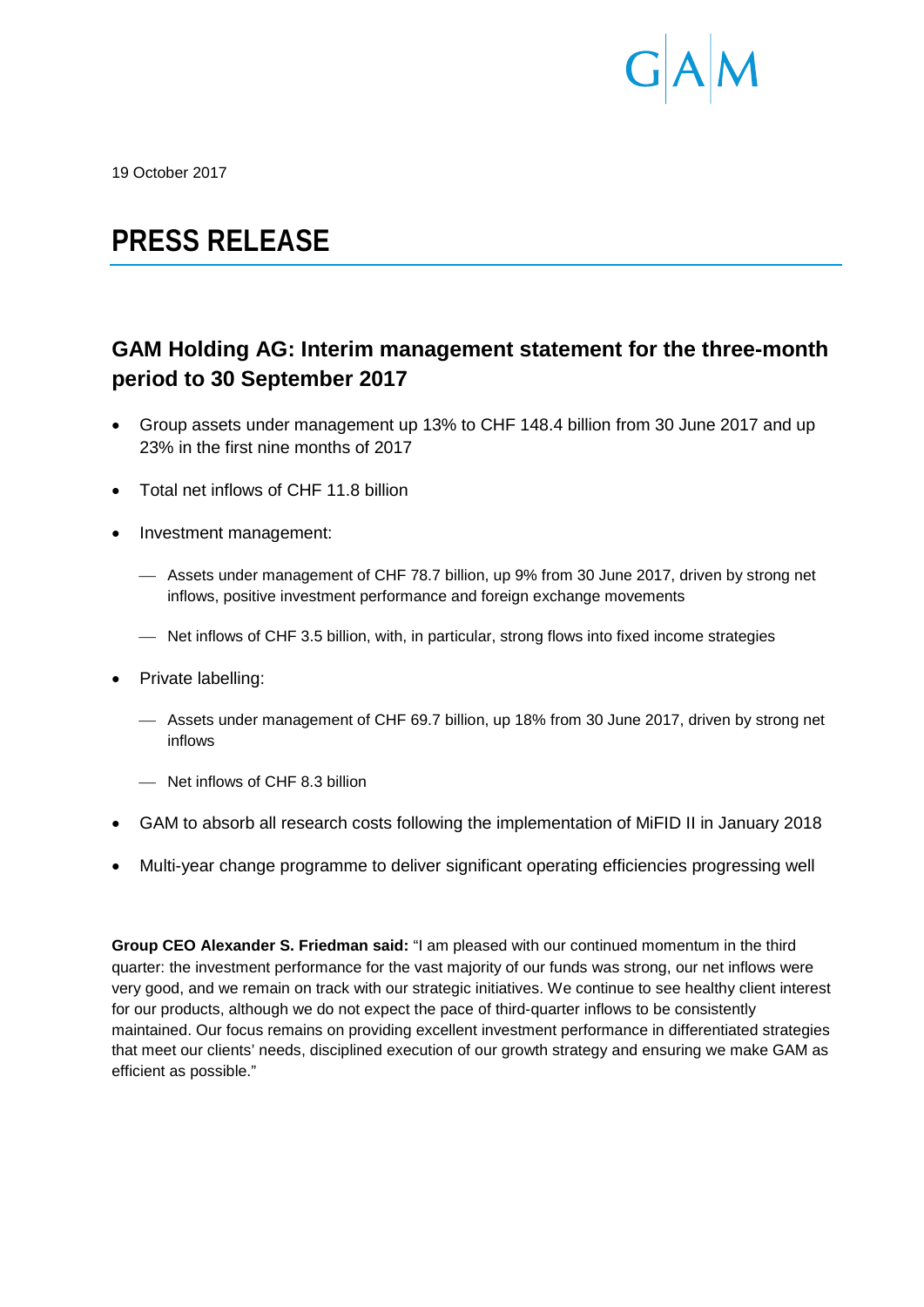### **Investment management**

Assets under management increased to CHF 78.7 billion from CHF 72.2 billion as at 30 June 2017, driven by strong net inflows, positive investment performance and foreign exchange movements.

| <b>Capability</b>  | <b>Opening AuM</b><br>30 June 2017 | <b>Net flows</b> | <b>Market</b><br>movements | <b>FX</b><br>movements | <b>Closing AuM</b><br>30 September<br>2017 |
|--------------------|------------------------------------|------------------|----------------------------|------------------------|--------------------------------------------|
| Absolute<br>return | 16.1                               | (0.6)            | 0.1                        | 0.5                    | 16.1                                       |
| Fixed income       | 27.4                               | 4.1              | 0.3                        | 0.6                    | 32.4                                       |
| Equity             | 11.0                               | 0.1              | 0.5                        | 0.3                    | 11.9                                       |
| Systematic         | 3.7                                | 0.1              | 0.2                        | 0.1                    | 4.1                                        |
| Multi asset        | 9.1                                | (0.1)            | 0.1                        | 0.1                    | 9.2                                        |
| Alternatives       | 4.9                                | (0.1)            | 0.1                        | 0.1                    | 5.0                                        |
| <b>Total</b>       | 72.2                               | 3.5              | $1.3$                      | 1.7                    | 78.7                                       |

### **Assets under management movements (CHF bn)**

Investment performance continued to improve, with 75% of investment management assets in funds outperforming their respective benchmark over the three-year period to 30 September 2017 (71% as at 30 June 2017). Over the five-year period, 72% of assets in funds were outperforming (72% as at 30 June 2017).

Absolute return strategies had net outflows of CHF 0.6 billion as inflows into the GAM Star Global Rates and the GAM Star (Lux) – Merger Arbitrage were offset by outflows from the unconstrained/absolute return bond strategy, although this strategy has a strong pipeline.

In fixed income, net inflows totalled CHF 4.1 billion. The GAM Star Credit Opportunities strategy, which predominantly invests in debt of investment grade or high quality issuers, attracted strong inflows. The GAM Local Emerging Bond fund, which invests in debt of emerging countries denominated or pegged to the respective local currency and the GAM Star MBS Total Return fund, also recorded good inflows.

In equity, net inflows totalled CHF 0.1 billion, driven by inflows into the GAM Star Continental European Equity fund, partly offset by redemptions from the GAM UK Diversified, GAM Japan Equity and GAM Star China Equity funds.

Systematic strategies saw net inflows of CHF 0.1 billion, driven by inflows into the GAM Systematic Alternative Risk Premia fund and related mandates.

Multi asset strategies experienced net outflows of CHF 0.1 billion, reflecting redemptions in the private client advisory business.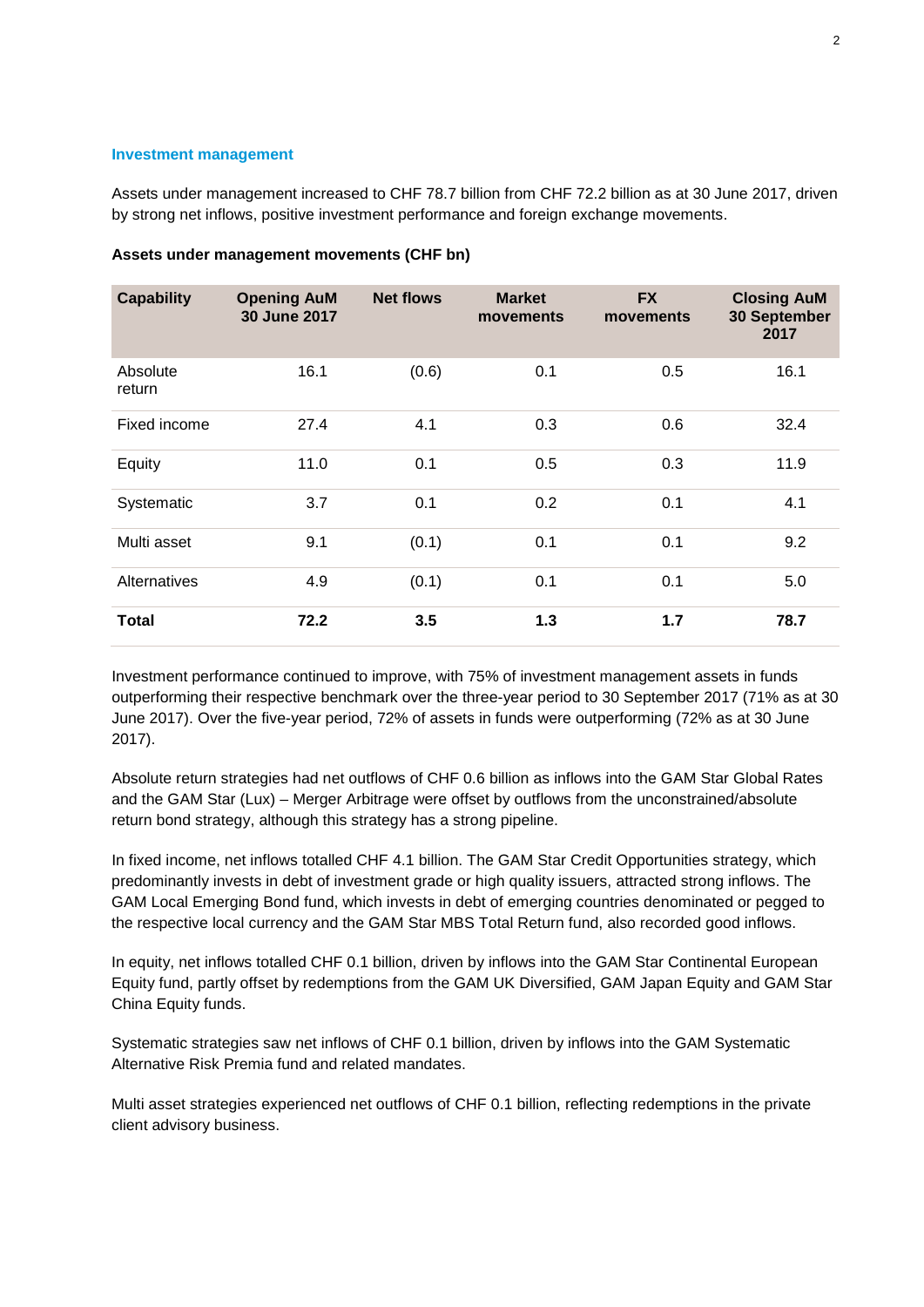Net outflows of CHF 0.1 billion in alternatives largely reflected redemptions in the fund of hedge funds business.

#### **Private labelling**

| <b>Fund domicile</b> | <b>Opening AuM</b><br>30 June 2017 | <b>Net flows</b> | <b>Market/FX</b><br>movements | <b>Closing AuM</b><br>30 September 2017 |
|----------------------|------------------------------------|------------------|-------------------------------|-----------------------------------------|
| Switzerland          | 33.1                               | (0.6)            | 1.0                           | 33.5                                    |
| Rest of Europe       | 26.0                               | 8.9              | 1.3                           | 36.2                                    |
| Total                | 59.1                               | 8.3              | 2.3                           | 69.7                                    |

#### **Assets under management movements (CHF bn)**

Assets under management in private labelling, which provides fund solutions for third parties, rose to CHF 69.7 billion from CHF 59.1 billion as at 30 June 2017, driven by net inflows of CHF 8.3 billion. The majority of inflows came from an existing client with a below average management fee margin.

#### **Update on strategic initiatives**

In September GAM hired Adrian Gosden, a highly regarded UK investor, as investment director. A new UK equity income fund will be launched later this year. GAM also continued to strengthen its distribution capabilities with the hire of Shizu Kishimoto to lead its sales and overall business operations in Japan.

The Group's multi-year change programme to deliver significant operating efficiencies is progressing well. with the new single data architecture provider selected and implementation underway.

GAM has decided to absorb all research costs from January 2018, following the implementation of the new Markets in Financial Instruments Directive (MiFID II). This underlines GAM's commitment to placing clients' interests first, while ensuring sustainable growth for all stakeholders. GAM currently expects research costs to amount to mid-single-digit CHF millions per annum.

#### **Outlook**

Strong investment performance across the vast majority of GAM's product range and the strengthening of distribution capabilities should continue to help support future net inflows. The Group's key priorities remain delivering operating efficiencies and achieving its targets over the business cycle.

The Board of Directors is making good progress on its comprehensive review of the Group's compensation policies and structures and expects to update the market prior to the release of 2017 fullyear results.